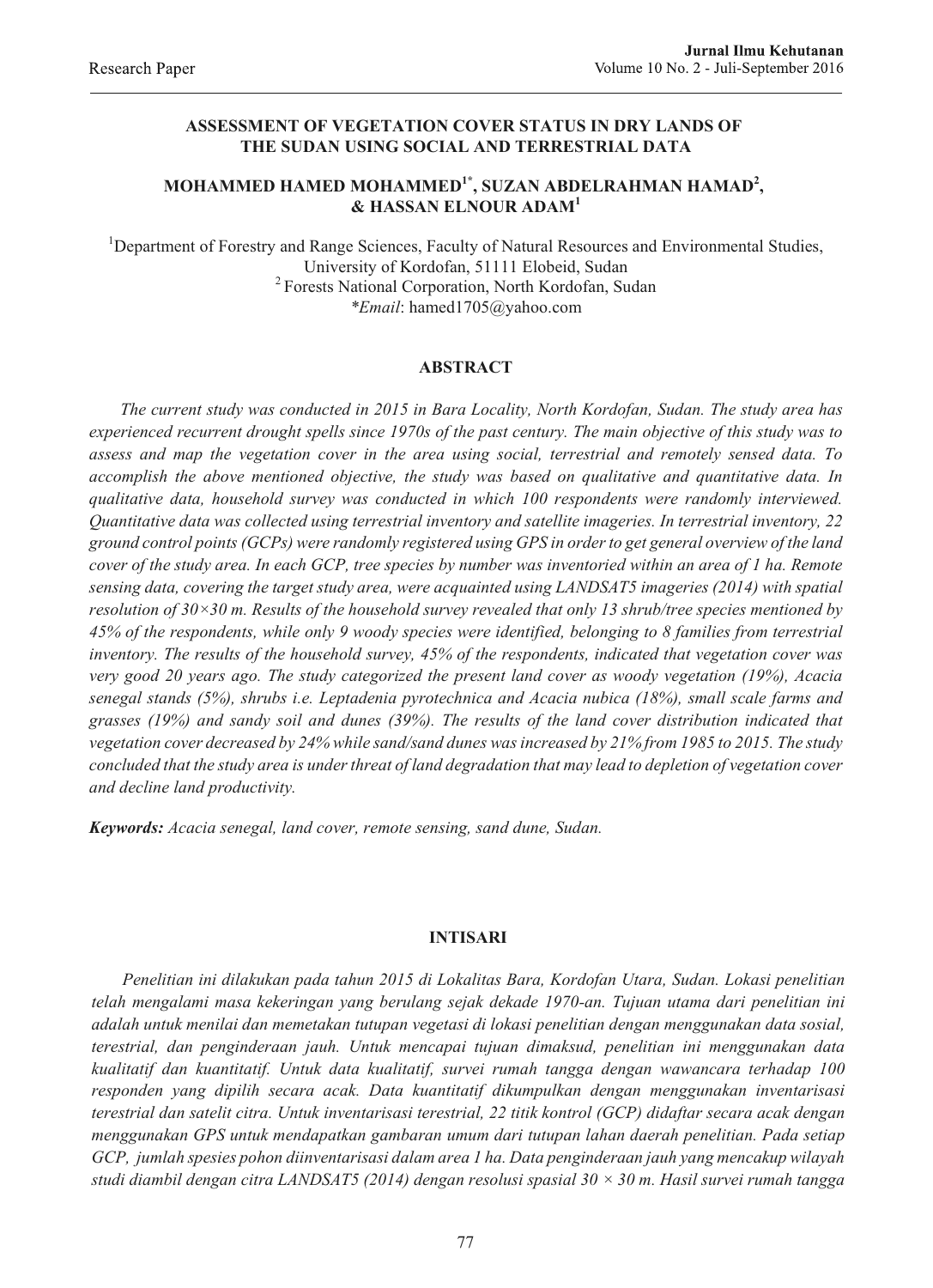*menunjukkan bahwa hanya 13 jenis semak/pohon yang disebutkan oleh 45% responden, sementara hanya 9 spesies kayu yang terindentifikasi, milik 8 keluarga dari inventarisasi terestrial. Berdasarkan hasil survei rumah tangga, 45% dari responden menyatakan bahwa tutupan vegetasi yang sangat baik 20 tahun yang lalu. Penelitian ini mengelompokkan tutupan lahan saat ini ke dalam vegetasi berkayu (19%), tegakan Acacia senegal (5%), semak yaitu Leptadenia pyrotechnica dan Acacia nubica (18%), pertanian skala kecil dan rerumputan (19%), dan tanah dan bukit pasir (39%). Hasil dari distribusi tutupan lahan menunjukkan bahwa tutupan vegetasi mengalami penurunan sebesar 24%, sedangkan proporsi pasir/bukit pasir meningkat 21% dari 1985 ke 2015. Penelitian ini menyimpulkan bahwa daerah penelitian berada di bawah ancaman degradasi lahan yang dapat menyebabkan penipisan vegetasi tutupan dan menurunkan produktivitas lahan.*

*Kata kunci: Acacia senegal, tutupan lahan, penginderaan jauh, bukit pasir, Sudan.*

## **INTRODUCTION**

Land degradation has been recognized as a global problem associated with desertification and loss of biological diversity, particularly in drylands (Kellner *et al*., 2011). Drylands occupy 41% of Earth's land area in which 10-20% of them are already degraded and 1-6% of the dryland people live in desertified areas (Millennium Ecosystem Assessment, 2005). Vegetation cover is considered one of the most commonly indicator used to assess terrestrial ecosystems and to evaluate land degradation and recovery (Godinez-Alvarez, 2009).Vegetation cover is considered as an important component of the drylands ecosystem that necessitates better understanding of its change (IPCC, 2001). Hence, detection of vegetation cover change in drylands and understanding of its causes and consequences depend on the vegetation assessment (Sillivan and Rohde, 2002).

Condition and type of vegetation cover are important aspects of land cover change for sustainable natural resources management. To do so, vegetation cover assessment has to be done through one or combination of various methods to quantify degradation process. The main objective of vegetation cover assessment is to detect changes over time due to land use patterns. Several methods have

been used to assess vegetation cover. Based on the purpose of vegetation or biodiversity assessment, Lee *et al.* (2005) recognized five methods of monitoring, these are; management inventory/ monitoring, general habitat inventory, status and trend monitoring, surveillance monitoring and research monitoring. Recently, remote sensing technique has been used widely to support other methods in assessing vegetation cover as it considered an efficient tool to investigate human induced changes in land cover and land use (Kumpula *et al.*, 2012).Land-use and land-cover charge associated with agricultural expansion and intensification is the most visible indicator of the human footprint on the biosphere (Gardner *et al*. 2013). Remote sensing technique is considered a suitable tool for observing vegetation cover change as it provides cost-effective information that plays a useful role in understanding the nature of changes in land cover and at the same time essential for natural resource planners and decision makers (Squires, 2010).

In this study, social and terrestrial data were integrated to assess vegetation cover with special reference to tree cover in *Geraigikh* Administrative at Bara Locality, North Kordofan-Sudan. Combined method between social survey and terrestrial data for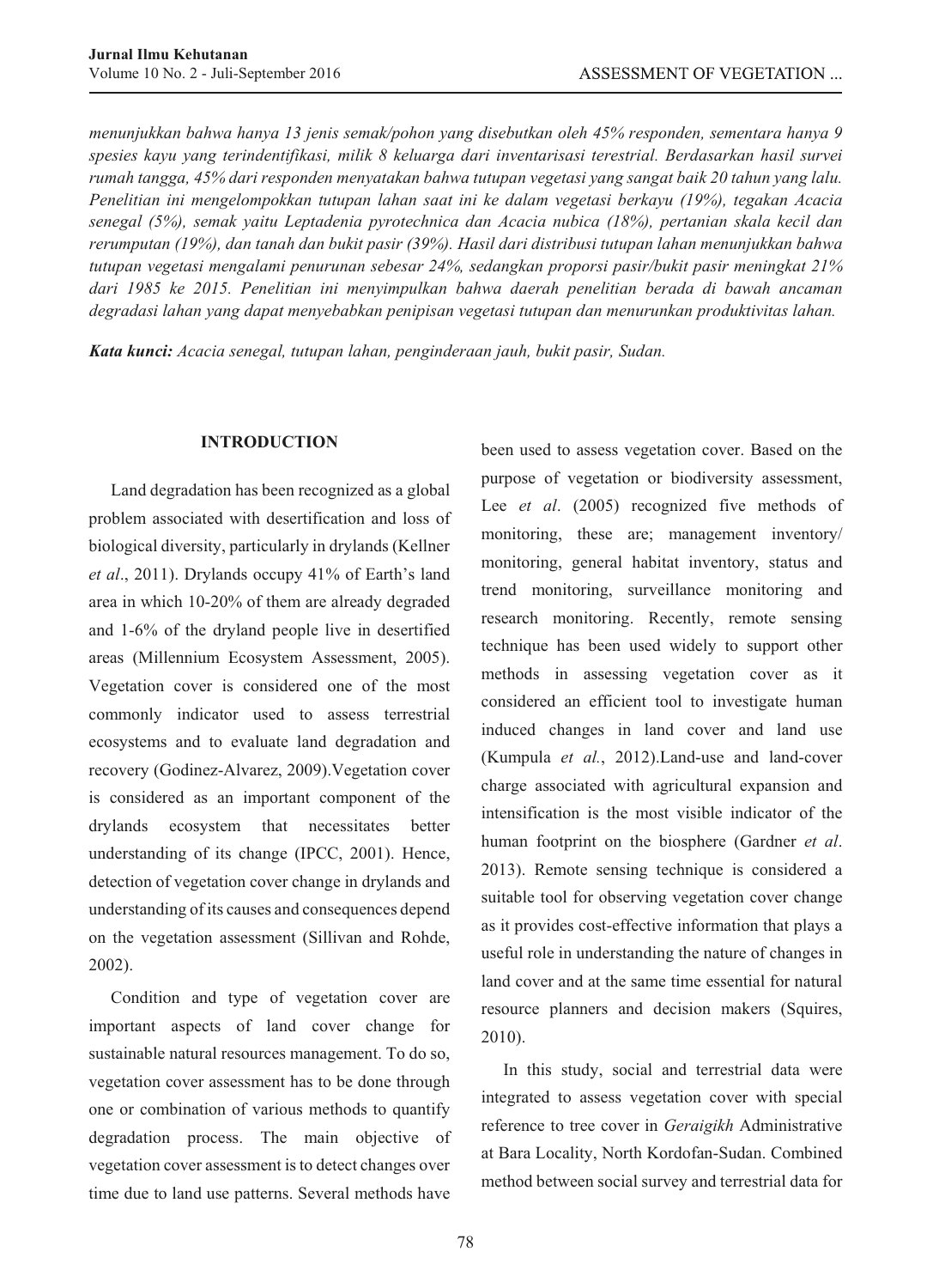vegetation cover assessment was applied by many authors (e.g. Chalmers and Fabricius, 2007; Ibrahim, 2013; Khiry, 2007; Khiry *et al*. 2014). Huntington (2000) noted that the traditional ecological knowledge (TEK) or social survey provides insight knowledge, from resourced users, to understand and predict environmental events upon which the livelihood or even survival of the individual depends.

According to Sudan National Adaptation for Action, NAPA (2007), the western parts of Sudan and Kordofan in particular, have experienced recurrent drought spells since 1970s of the last century. As noted by Elasha (2006) two types of drought, with varying severity, have affected Sudan. The first, widespread drought is caused by below normal rainfall across the country; the second is localized drought that affects only some parts of the country like Kordofan and Darfur. She further noted that recurrent series of dry years have become normal phenomena in the Sudano-Sahel region, especially in North Kordofan. Consequently, desertification and desert encroachment have threatened thousand hectares which once upon a time considered as productive areas as far as crops, trees, rangelands and

biodiversity aspects are concern.The main objective of this study was to assess the vegetation cover status in the area using social survey and temporal data acquired from LANDSAT5 imageries in 1985 and 2015.

## **MATERIALS AND METHODS**

### **Study Area**

The current study was carried out in *Gireigikh* Administrative at Bara Locality which is situated at the north eastern part of North Kordofan State between latitudes 13º 34´ to 14 º 47´ N and longitudes  $30°5'$  to  $31°47'$  E covering an area of about  $11850$  $km<sup>2</sup>$  (Fig. 1). The climate of Bara Locality as described by Elasha *et al*. (2008) is semi arid, average annual rainfall is quite low 250-300 mm with high seasonal and interannual variability. Undulating surface of poor sandy soils and sand dunes with some pockets of clay are the prominent feature of the locality. Vegetation cover can be describes as poor range lands and scatter woody plants dominated by *Acacia tortilis*, *Leptadena pyrotechnica*, and *Acacia senegal*.



Figure 1. Location of the study area, *Geraigikh* Administrative in Bara Locality, North Kordofan-Sudan.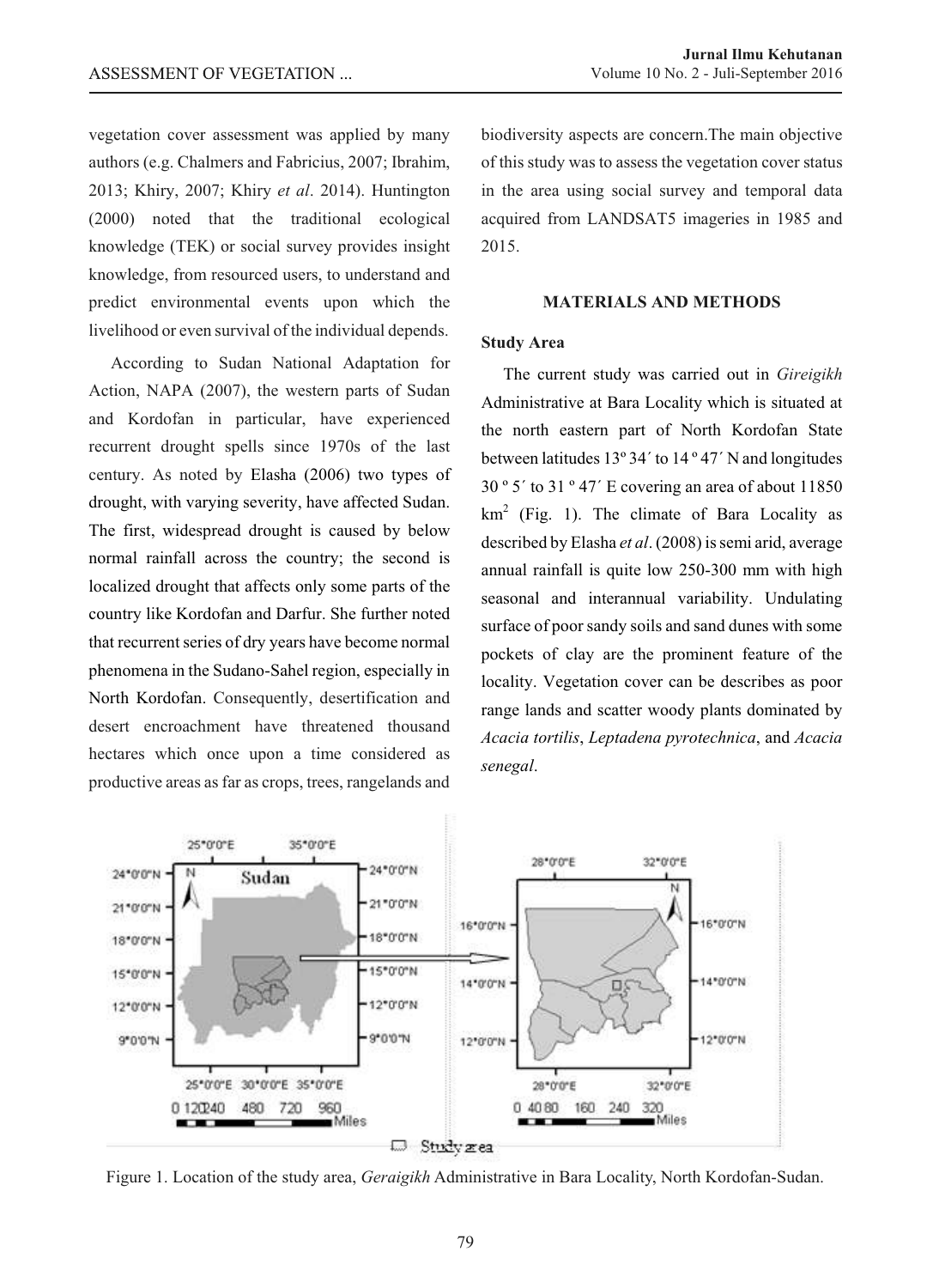### **Data Collection and Analysis**

The study was based on qualitative and quantitative data to accomplish the above mentioned objective. In qualitative data, household survey was conducted in which 100 respondents were randomly interviewed on issues related to vegetation cover past and current status in the area. The house field survey was supported by key informant questionnaire in order to provide insight data and confidential information that may not be obtained by household field survey (Kumar, 1989).

Quantitative data was collected using terrestrial inventory and satellite imageries. In terrestrial inventory, 22 ground control points (GCPs) were randomly recorded using GPS in order to get general overview of the land cover of the study area. In each GCP, tree species by number was inventoried within an area of 1 ha. The suitable period for satellite data collection to interpret forested areas in Sudan is the dry season with cloud free conditions from October - May (Adam, 2011; Wallace and Furby, 1994). Accordingly, imageries for the current study were acquired representing two dates from TM landsat5 (dated 12.01.1985) and TM landsat 8 (dated 20.03.2015) with spatial resolution of  $30 \times 30$  m and covering two scenes (174/50 and 174/51). The mosaic imageries were geo-referenced to the WGS84 datum and Universal Transverse Mercator (UTM) projection. A subset from each mosaic image covering an area of 29978.96 ha was created. Visual interpretation was conducted to satellite imageries and comparing the features with their *in-situ* characteristics in the study area. The GCPs were used for creating training fields to support supervised classification using maximum likelihood method based on Mather and Brandt (2009). Representative training data for each predefined classes was used in the supervised classification.The obtained data was subjected to analysis using Statistical Package for Social Science (SPSS) and Microsoft Excel. Additionally, ERDAS Imagine 9.1 was used for imagery pre-processing, processing and classification. Parameters calculated for the vegetation cover included species frequency  $(F%)$  and abundance using the following formulas:

| Frequency Percent $(F\%)$ =                           |  |
|-------------------------------------------------------|--|
| Number of plots in which the species ocurred $X100\%$ |  |
| Total number of plots surveyed                        |  |

*Abundance = Total number individuals of a species in all plots Total number of plots in which the species ocurred*

#### **RESULTS AND DISCUSSION**

## **Vegetation Cover Status and Trend Based on Respondents' Viewpoint**

Respondents, as resource users, are aware with the status of vegetation cover in the study area whether it is developing or deteriorating. More than twenty percent of the respondents declared that vegetation cover in the study area is developing while 58% of the respondents were indicated that vegetation cover is deteriorating (Fig. 2). In this context, respondents could identify six factors that lead to deterioration of vegetation cover. Among them are erratic low rainfall, overgrazing and overcutting. However, four reasons e.g. protection, projects intervention, seed broadcasting and grazing system were acknowledged by respondents to have considerable contribution in improving vegetation cover. The results of the household survey, 45% of the respondents, indicated that vegetation cover was very good before 20 years. On average, more than 70% of the respondents see the current situation is better than before and the landcover is considered good (Table 1). The respondents' judgment about the land cover situation depends on their general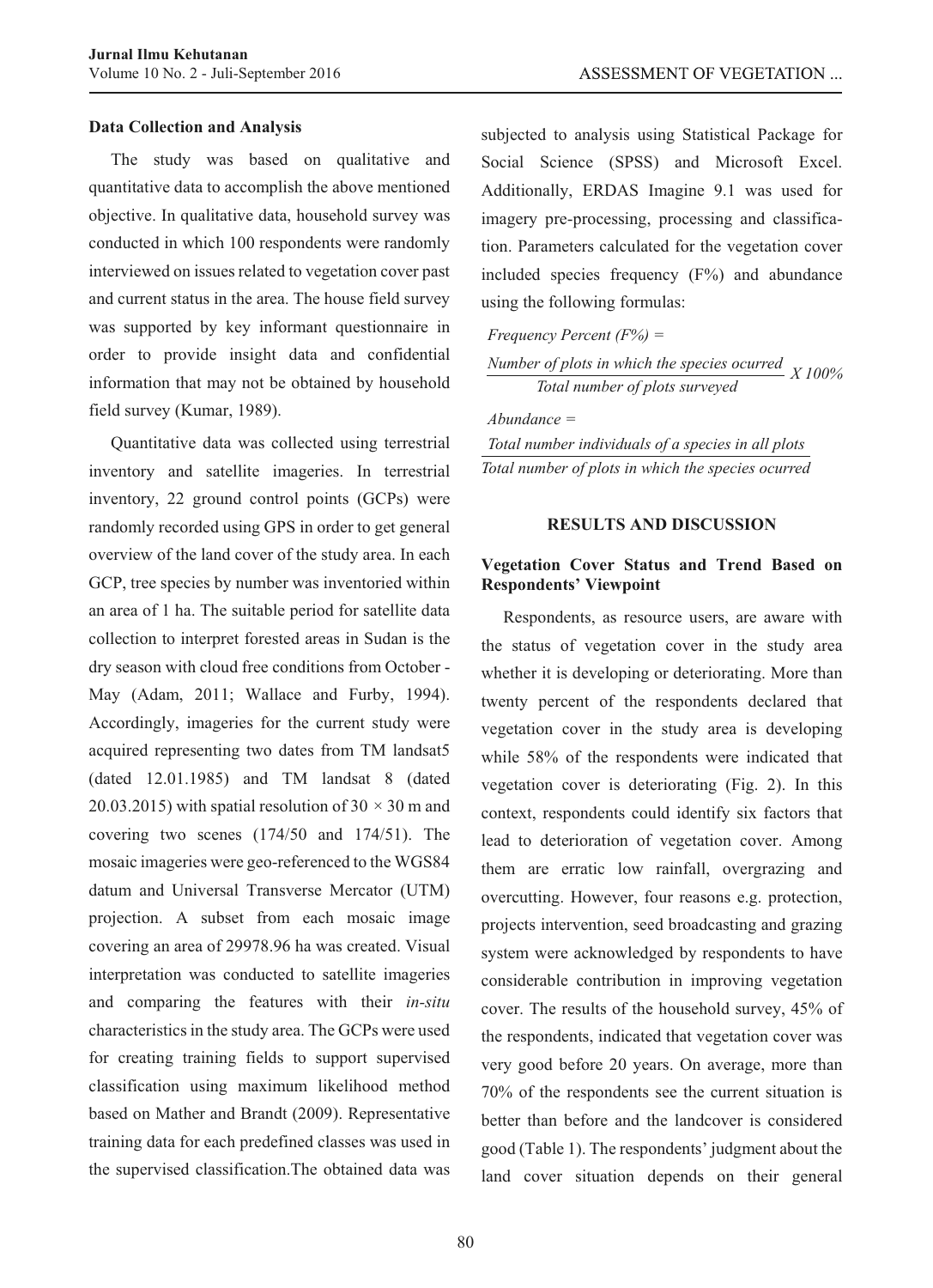observation in a particular area without real assessment which may consider a subjective tool for assessment. Results obtained from household survey indicate that respondents prefer to plant a certain tree species such as *Acacia senegal* and *Ziziphus spina-christi* in their farm lands while *Azadirachta indica* in their homelands. The main reason behind planting such (multi-purposes tree species) is to provide non-timber forest products (NTFPs) such as gum and fruits as well as fire-wood and building poles. Other reasons were that those tree species require low-input technologies and less labor compared to agricultural crops (Glover, 2005).

## **Species Diversity and Abundance**

Results of the household survey revealed that only 13 shrub/tree species mentioned by 45% of the respondents, while only 10 and 12 of woody and grass species, respectively, were identified during terrestrial inventory with average abundance of 47 stems (Table 2). Species that had the highest

frequency percent included *Leptadenia pyrotechnica* (85.7%) and *Acacia tortilis* (81%) with relative abundance of 35 and 37.8, respectively (Table 2). While understory vegetation, *Aristida spp.*, *Eragorostis termula* and *Cenchrus spp.* have scored the highest frequency percent, 95, 95 and 67, respectively. Generally, the study area is considered poor in terms of species diversity since it accommodates only 9 species. All species enumerated during the field survey,with exception to *Hyphaene thebaica*  $(F\% = 0.19;$  abundance 9.3),were already reported in previous survey conducted by GEF (1994). The presence of *Hyphaene thebaica* could be attributed to the new plantation for providing *saaf* (leaves of *Hyphaene thebaica*) for women to produce handcrafts. The ten tree/shrub species encountered in the study was not different than 11 species enumerated by GEF (1994) in the same area. However, the average abundance (only 47 stems) was less than 280 stems during the



Figure 2. Status of vegetation cover based on respondents' (n = 100) viewpoints in *Geraigikh* Administrative in Bara Locality, North Kordofan-Sudan.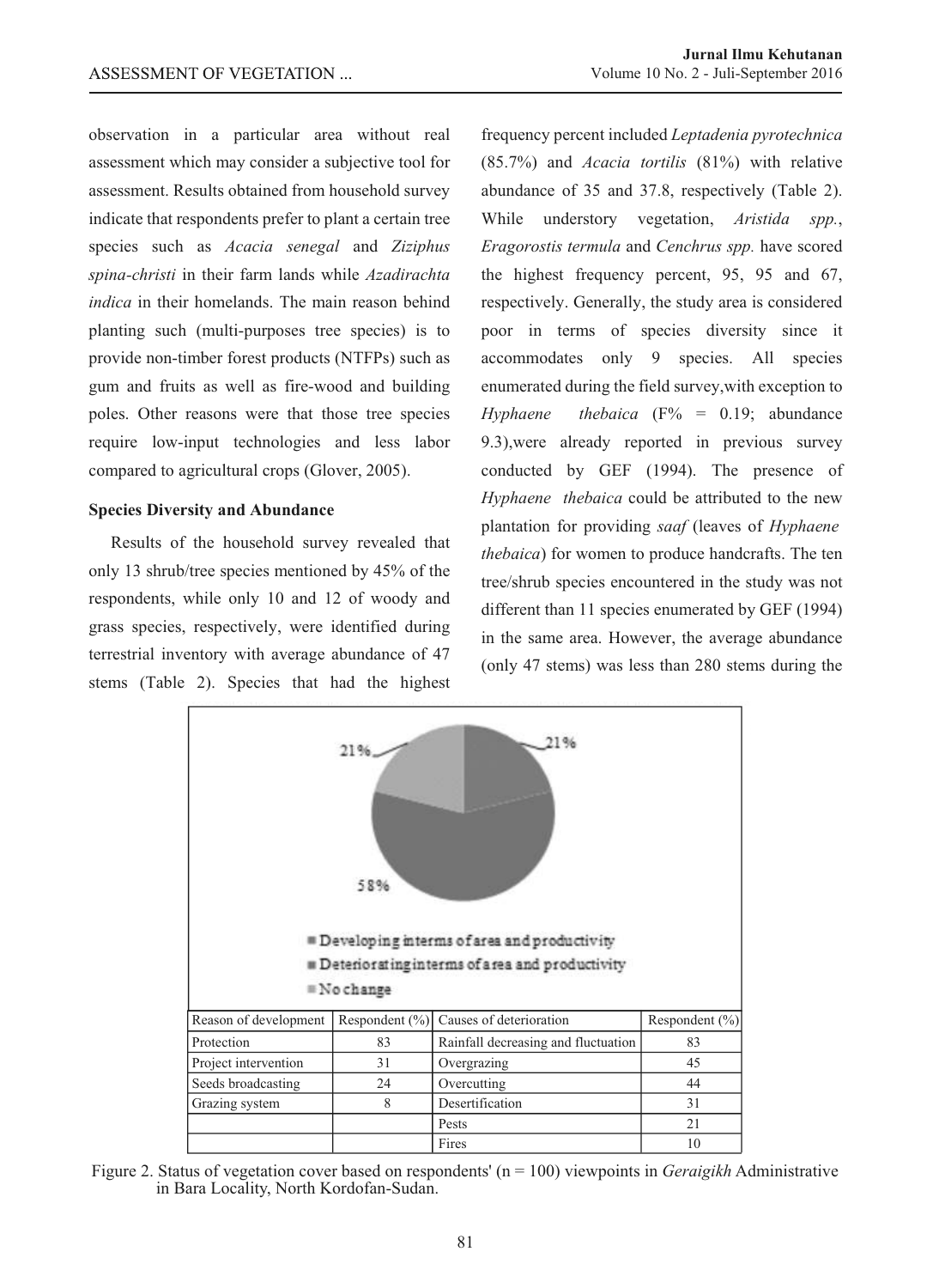|                 | Status of vegetation caover |                     |      |             |  |
|-----------------|-----------------------------|---------------------|------|-------------|--|
| Time            | <u>Very good</u>            | Good                | Poor | Do not know |  |
|                 |                             | Respondents $(\% )$ |      |             |  |
| Current         | 24                          | 36                  | 40   |             |  |
| Before 10 years | 31                          | 53                  | 14   |             |  |
| Before 20 years | 45                          | 22                  | 27   |             |  |
| Before 30 years | 33                          |                     | 30   | 30          |  |
| Average         | 33.3                        | 29.5                | 27.8 |             |  |

Table 1. Trends of vegetation cover based on respondents' (n = 100) viewpoints in *Geraigikh* Administrative in Bara Locality, North Kordofan-Sudan.

Table 2. Occurrence and abundance of some tree/shrubs and frequency of understory species in *Geraigikh* Administrative in Bara Locality, North Kordofan-Sudan.

| No. | Tree species |                         |         | Grass     |            |                       |         |
|-----|--------------|-------------------------|---------|-----------|------------|-----------------------|---------|
|     | Local name   | Latin name              | $F(\%)$ | Abundance | Local name | Latin name            | $F(\%)$ |
|     | Merekh       | Leptadenia pyrotechnica | 85.7    | 35.0      | Gaw        | Aristida spp.         | 95      |
|     | Seval        | Acacia tortilis         | 81.0    | 37.8      | Bano       | Eragorostis termula   | 95      |
| 3   | Higlig       | Balanites aegyptiaca    | 38.1    | 4.7       | Haskanit   | Cenchrus spp.         | 67      |
| 4   | Sidr         | Ziziphus spina-christi  | 33.3    | 6.6       | Umfesaisat | Tripogon minimus      | 43      |
| Ć   | Haraz        | Fedherbida albida       | 28.6    | 1.9       | Umageiga   | Digitaria velutina    | 43      |
| 6   | Hashab       | Acacia senegal          | 19.0    | 1.2       | Dreisa     | Tribulus terrestris   | 33      |
|     | Dom          | Hyphaene thebaica       | 19.0    | 9.3       | Ergisi     | Chrozophora brochiana | 29      |
| 8   | Laot         | Acacia nubica           | 0.19    | 2.8       | Tumam      | Panicum tirgidum      | 19      |
| 9   | Sarha        | Maerua crassifolia      | 0.10    | 0.2       | Sanamaka   | Cassia senna          | 14      |
| 10  | Tundub       | Capparis deciduas       | 0.05    | 0.4       | Rabaa      | Trianthema pentandra  | 14      |
| 11  |              |                         |         |           | Hantoot    | Ipomoea kotschyana    | 10      |
| 12  |              |                         |         |           | Adanelfar  | Indigofera diphylla   | 10      |

same vegetation assessment of GEF (1994). The difference in species abundance could have resulted from the difference in sampling techniques since GEF (1994) classified the area into three ecozones, with different site conditions, while this study the vegetation assessment was conducted regardless of that ecozones. Other reason for the low abundance of tree/shrubs species could be attributed to the resource users (respondents) that prefer a certain tree species for local use e.g. building materials.

## **Land Cover Distribution and Changes**

Results of the land cover analysis revealed to five classes, these are woody vegetation, *Acacia senegal* stands, shrubs (*Leptadenia pyrotechnca* and *Acacia nubica*) and small scale farms and grasses in addition to sandy soil and dunes (Fig. 3). The results indicated that the rate of change in sandy soil and dunes had

increased by 21.72% from 1985 to 2015 while woody vegetation was increased only by 3.34% and small scale farms by 2.1%. The other types of vegetation *Acacia senegal* stands and shrubs were decreased in area by 17.43 and 9.72 percent, respectively (Table 3). The increase in woody vegetation by 3.34 percent could be attributed to the community awareness to the importance of tree cover in their livelihood. However, the decreasing trend of shrubs and *Acacia senegal* stands may be refer to erratic and low quantity of rainfall in the study area. Nevertheless, Figure 4 shows increasing trend of rainfall quantity through 1985 to 2015. This trend may encourage small scale farming, the main livelihood activities (Francis, 2010), to increase which has negative impact on vegetation cover. The increasing rate of sand encroachment at the expense of other land cover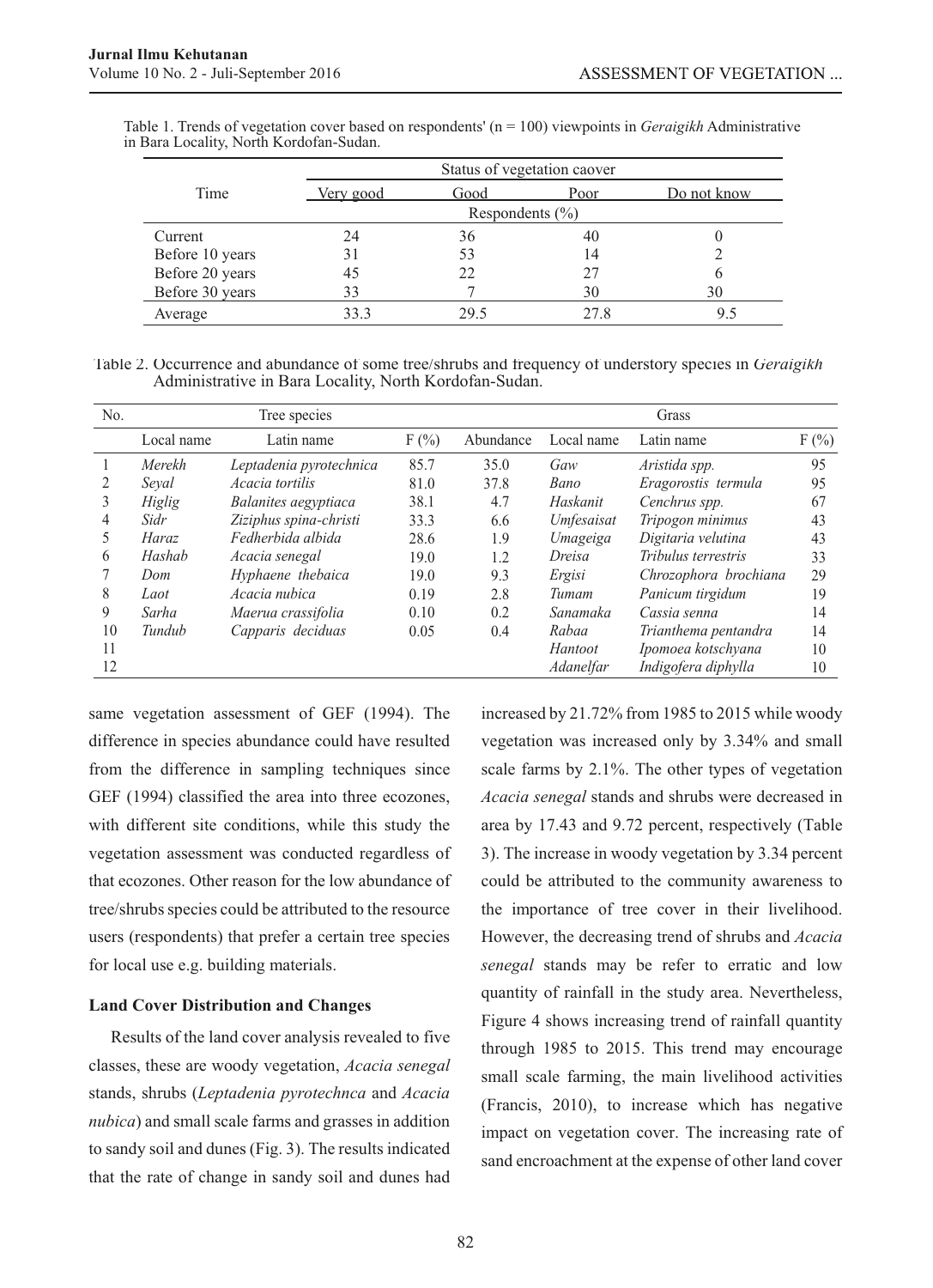classes necessitates certain measures since it threats agricultural farms and livelihood of local population.



Figure 3. Classified TM imageries showing land use and land cover classes at *Geraigikh* Administrative in Bara Locality, North Kordofan-Sudan, during 1985-2015.

Table 3. Distribution of land cover classes and rate of changes between 1985 and 2015 in Geraigikh Administrative in Bara Locality, North Kordofan-Sudan.

| Land cover class name         | 1985      |               | 2015      |        | Total change $(\% )$ |
|-------------------------------|-----------|---------------|-----------|--------|----------------------|
|                               | Area (ha) | $\frac{0}{0}$ | Area (ha) | $\%$   |                      |
| Woody vegetation              | 4619.40   | 15.41         | 5620.72   | 18.75  | $(+)3.34$            |
| Acacia senegal stands         | 6640.10   | 22.15         | 1414.10   | 4.72   | $(-)17.43$           |
| Shrubs <sup>*</sup>           | 8383.98   | 27.97         | 5468.80   | 18.24  | $(-)9.72$            |
| Small scale farms and grasses | 5194.41   | 17.33         | 5823.16   | 19.42  | $(+)2.10$            |
| Sandy soils and dunes         | 5141.07   | 17.15         | 11652.19  | 38.87  | $(+)21.72$           |
| Total                         | 29978.96  | 100.00        | 29978.96  | 100.00 | 0.00                 |

\* Shrubs = *Leptadinia pyrotechnica* and *Acacia nubica*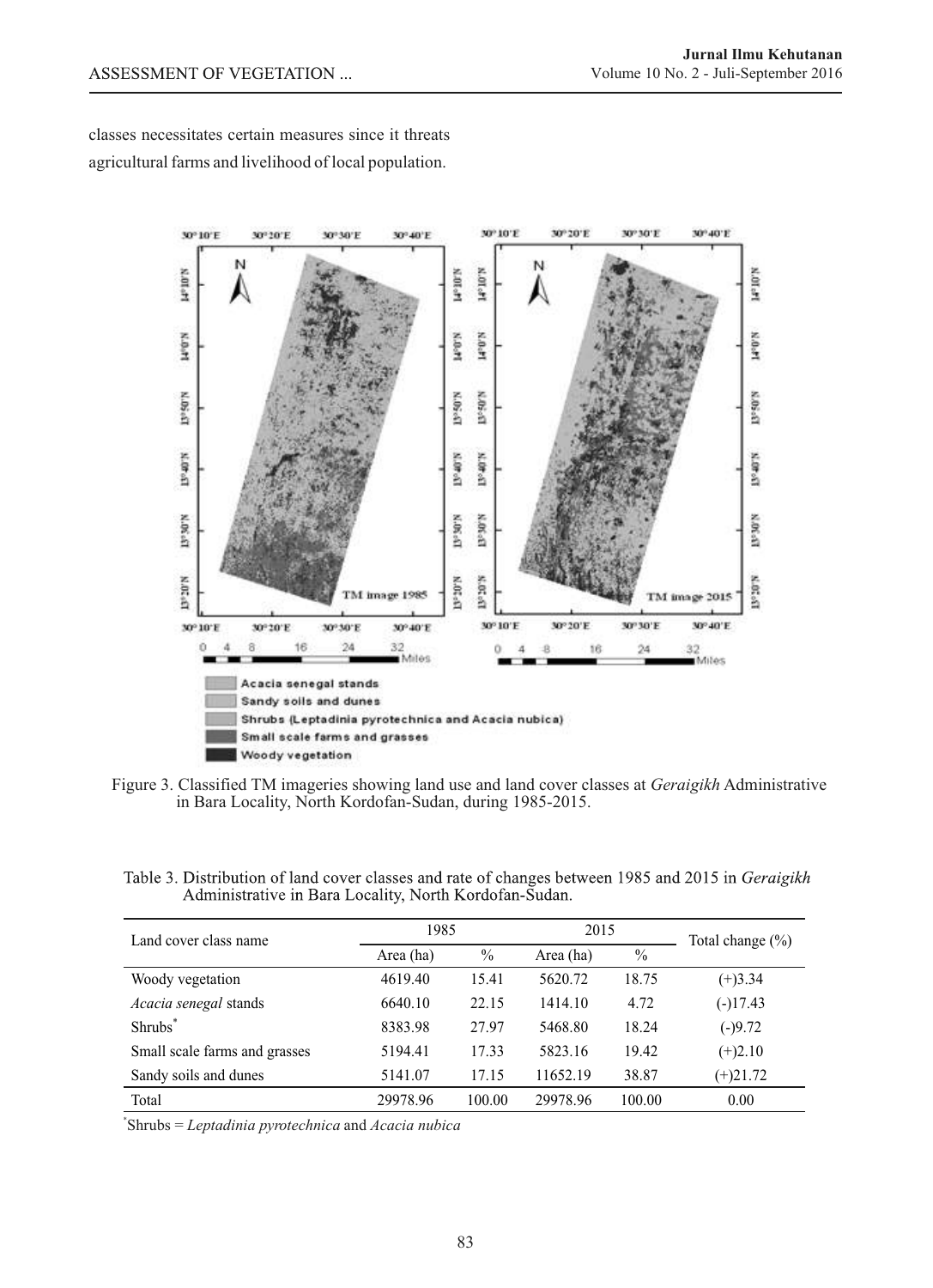

Figure 4. Annual rainfall in Bara Locality, North Kordofan-Sudan (1985-2015). Source: Agriculture Administration Office, Bara Locality, 2015.

## **CONCLUSIONS**

In general, the trend in land cover change at *Geraigikh* area, Bara Locality will continue since the basic driving forces of land cover change are continue. Such factors are for example expansion of farming activities. Results about vegetation quality from social survey are slightly differ from the terrestrial and remote sensing images, that cover the whole study area, because social survey depends on the individual respondent view point about specific area which might be subjective. Nevertheless, the findings of this study indicate the possibility of integrating qualitative data (social survey) and terrestrial one supported by remote sensing techniques in vegetation cover assessment of the dry lands of the Sudan.

## **ACKNOWLEDGEMENTS**

This paper is part of the results of M.Sc thesis of the second author. Scholarship was secured for the second author by Sudan Academy of Sciences.

## **REFERENCES**

- Adam HE. 2011. *Integration of Remote Sensing and GIS in Studying Vegetation Trends and Conditions in the Gum Arabic Belt in North Kordofan Sudan.* Rhombas- Verlag, Berlin, Germany.
- Agriculture Administration Office. 2015. Agriculture Administration Office, Bara Locality, North Kordofan, Sudan.
- Chalmers N & Fabricius C. 2007. Expert and generalist local knowledge about land-cover change on South Africa's Wild Coast: can local ecological knowledge add value to science? *Ecology and Society* **12(1)**, 10.
- Elasha BO. 2006. Environmental strategies to increase human resilience to climate change: lessons for Eastern and Northern Africa. A final report submitted to Assessments of Impacts and Adaptations to Climate Change (AIACC), Project No. AF 14. The International START Secretariat, **USA**
- Elasha BO, Goutbi N, Spanger-Siegfried E, Dougherty B, Hanafi A, Zakieldeen S, Sanjak E, Atti, HA. & Elhassan HM. 2008. Community development and coping with drought in rural Sudan. In : Leary N, Adejuwon J, Barros V, Burton I, Kulkarni J & Lasco R. (Eds). *Climate Change and Adaptation*. EARTHSCAN, London, Sterling, VA.